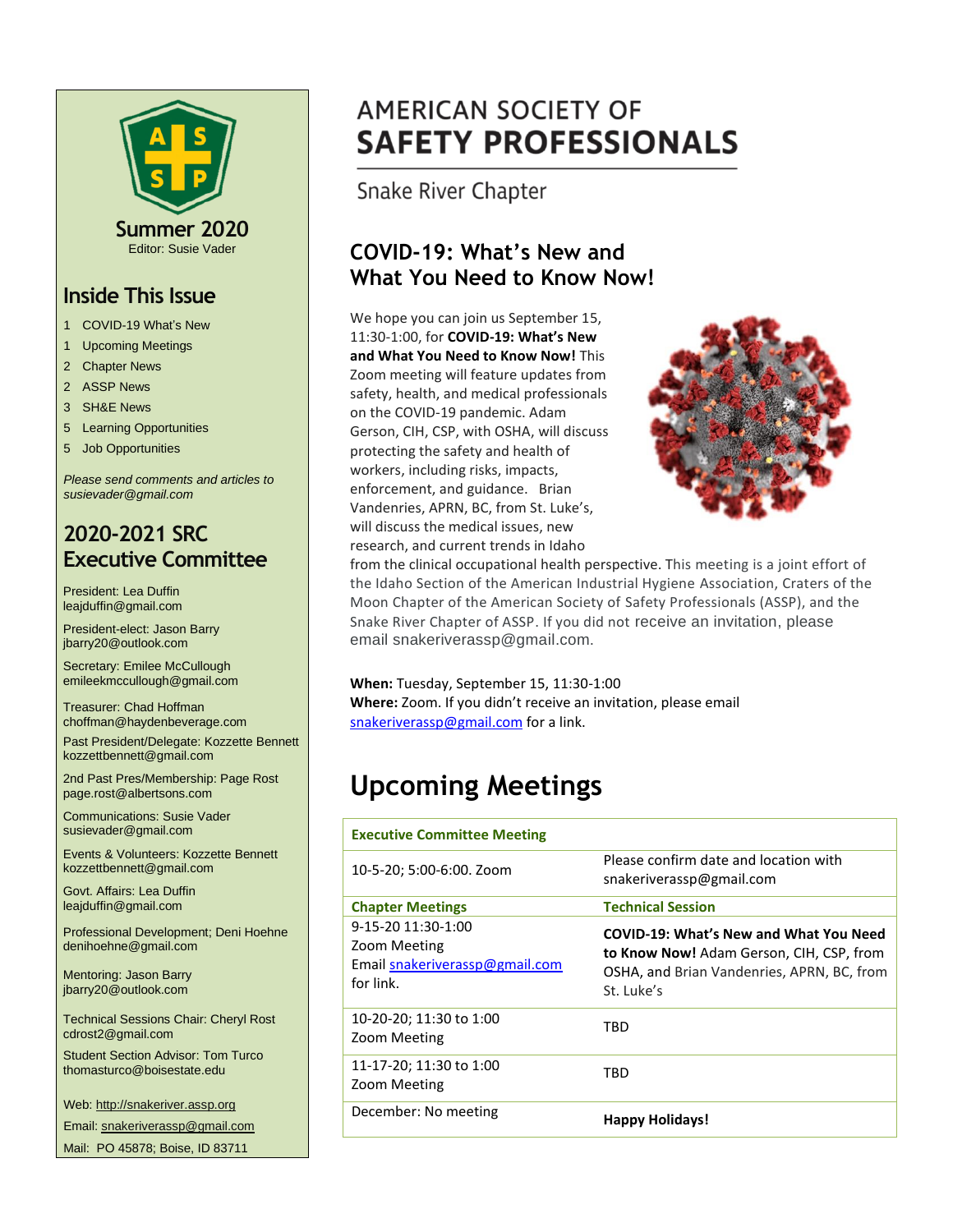## **Chapter News**

## **Welcome our new President-Elect!**

Please welcome our new President-Elect, Jason Barry! Jason is a site H&S leader at Amazon and was previously a Senior Safety Engineer at Micron Technology and a Senior Consultant with The British Standards Institute. He has worked in the health and safety field for over ten years with entities such as Fender Guitars, UCLA, Stanford University, and others. He



holds a Bachelor's degree from the College of Idaho in Exercise Science and worked through the health and safety field in ergonomics and musculoskeletal injury prevention. Jason has been our Mentorship Program Coordinator since 2018, and has been an active leader in chapter programs and activities since 2016. Welcome, Jason!

## **ASSP will donate to the WCA**

Thanks to everyone who donated in response to our June meeting on **Domestic Violence and its Impact on the Workplace.** Your donations will soon be delivered to the Women's and Children's Alliance. It will make a difference, especially during these trying times. Thanks, everyone!

### **Win great prizes with the Member-Get-A-Member Campaign!**

Do you have friends, colleagues and associates who would find value in ASSP membership? Share the resources ASSP offers with colleagues by using the [Refer-A-Friend e-mail](https://www.assp.org/membership/member-get-a-member) [tool](https://www.assp.org/membership/member-get-a-member) or directing potential members to the **ASSP** [website](https://www.assp.org/membership/apply-to-join) to encourage them to join the Society. The more people you refer, the more rewards you can earn, such as an ondemand webinar, a 1-year membership extension, a polo shirt and ASSP course. For every new paid member you sponsor during 2020, you will receive an entry in the grand prize drawing for a trip to ASSP's annual professional development conference, which includes full conference registration, 3 nights' hotel accommodations and a \$250 gift card for expenses.

## **Follow us on LinkedIn!**

Snake River Chapter now has a LinkedIn Page thanks to Deni Hoehne! Please follow us at:

<https://www.linkedin.com/in/snake-river-chapter-assp/>

# **ASSP News**

### **Nominations are open for 2021 ASSP leadership positions**

Volunteering for an ASSP leadership position is a great way to develop key business skills, enhance your career and advance in the OSH profession. Various volunteer roles are

available to fit a range of interests, skills and experience levels,

including opportunities with the board of directors, councils, regions, practice specialties and common interest groups.

positions, visit the [elections page.](https://www.assp.org/membership/elections)  Nominations are due Sept. 17, 2020.

For a complete list of open

## **[ASSP's COVID-19 resources help](http://send.assp.org/link.cfm?r=Ipnk2t7425DRL19P1dupQA~~&pe=-nbHnFOBYRY_yoMXKgKXHf8d191zrqvPR4cMgGVcyRjL7XtEqAovTA-e2eeTx_fYq6Fx_JQ0fKqVW9AxC9YeWg~~&t=gAndBSQDDuY1qLEWqcORbA~~)  [workers return to jobsites](http://send.assp.org/link.cfm?r=Ipnk2t7425DRL19P1dupQA~~&pe=-nbHnFOBYRY_yoMXKgKXHf8d191zrqvPR4cMgGVcyRjL7XtEqAovTA-e2eeTx_fYq6Fx_JQ0fKqVW9AxC9YeWg~~&t=gAndBSQDDuY1qLEWqcORbA~~)**

ASSP's COVID-19 resource web page helps workers return to the workplace[: https://www.assp.org/](https://www.assp.org/%0bresources/covid-19/latest-resources) [resources/covid-19/latest-resources.](https://www.assp.org/%0bresources/covid-19/latest-resources)

Also, you can register for the free self-paced online course, [Pandemic Challenges: How to Return to Work](http://send.assp.org/link.cfm?r=Ipnk2t7425DRL19P1dupQA~~&pe=J9QtHxajcUNTMZ64QuoZHMch3yoyovy9MHBDhk35jzDzuLbY4bPJj82FUzUdT4rElk2srJOTuVPpwNVfN-ubpg~~&t=9Dwzfj7xYZECVidg_huYcg~~)  [Safely.](http://send.assp.org/link.cfm?r=Ipnk2t7425DRL19P1dupQA~~&pe=J9QtHxajcUNTMZ64QuoZHMch3yoyovy9MHBDhk35jzDzuLbY4bPJj82FUzUdT4rElk2srJOTuVPpwNVfN-ubpg~~&t=9Dwzfj7xYZECVidg_huYcg~~)

#### **Learn proper ergonomics for the home workspace!**

ASSP has a great article with tips to help your workers reduce the pains and strains that can come from working at home. Read [three tips](http://send.assp.org/link.cfm?r=Ipnk2t7425DRL19P1dupQA~~&pe=QPKgIWILYB_POxwtswX3Tjjnnaw7KQikirN_irBKbrxojhUysDpYitUKudsIABKTWeVyPui2YiGavKxIwlQ0iA~~&t=fBw5ZbIeNkPXR5mwXuSZnA~~) and listen to the [podcast](http://send.assp.org/link.cfm?r=Ipnk2t7425DRL19P1dupQA~~&pe=ybIe4G1smS9GlhMgg83BO4PolIyDSSrNNZndz-H5y-Jmy2DwCrl6JYISCiNCpEOLKrVOZs1kEGZ6doKdEScw3Q~~&t=fBw5ZbIeNkPXR5mwXuSZnA~~) for ideas on improving the ergonomics of your home workspace.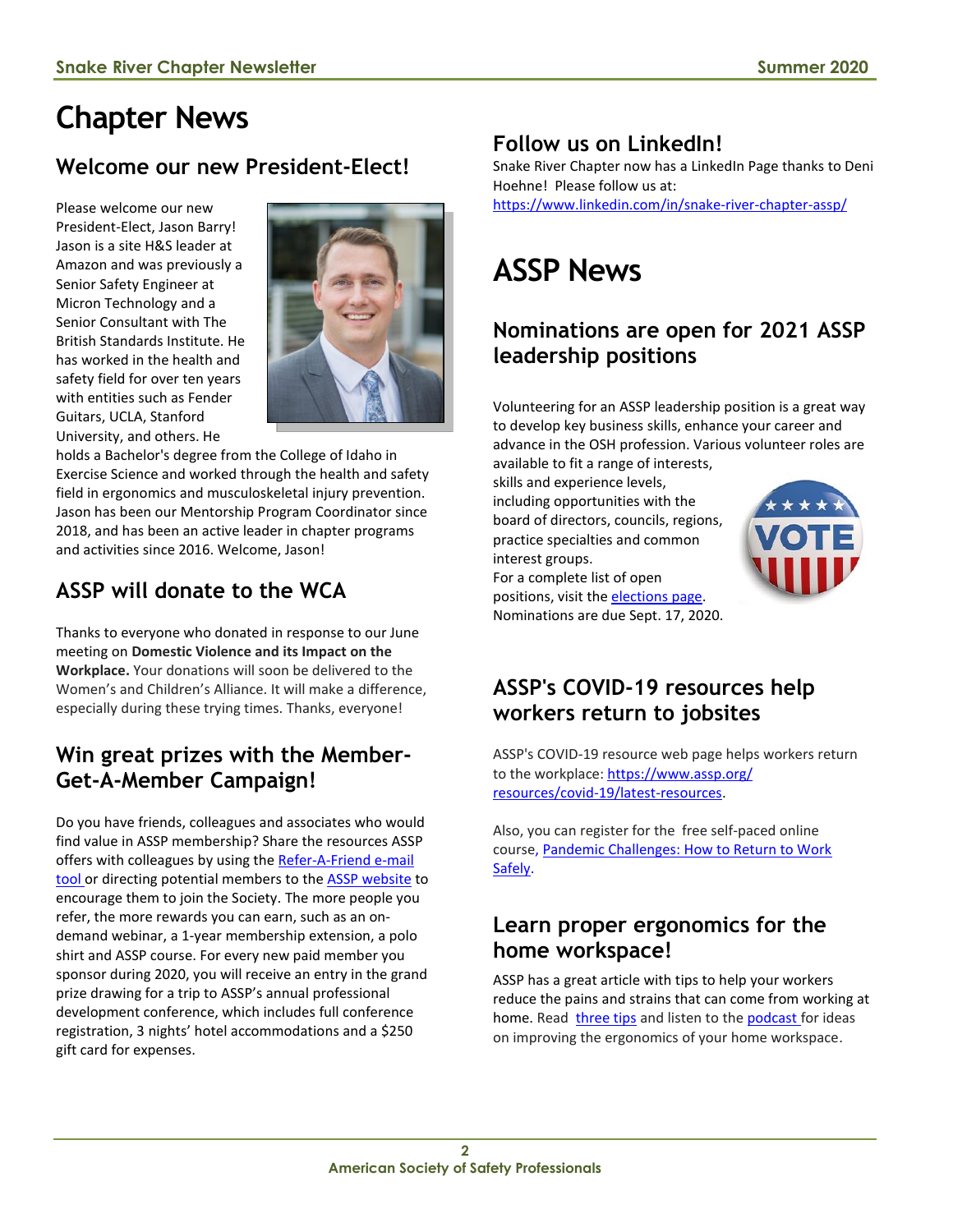## **ASSP has a new Construction Safety resources webpage**

ASSP has added a new Construction Safety resources webpage to its website! You will find curated content such as free, on-demand podcasts, blogs and webinars, as well as links to information about the member community and the resources and programming offered**.**



## **ASSP HOD updates certain officer requirements**

In a decision that will allow a larger pool of members to pursue leadership opportunities and enable ASSP to strengthen its leadership pipeline, the House of Delegates (HOD) voted to remove the professional membership requirement to hold the elected positions of [regional vice](https://www.assp.org/docs/default-source/community-leader-resources/regional-vice-president-area-director-tools/regional-vice-president/rvp-role-description.pdf)  [president,](https://www.assp.org/docs/default-source/community-leader-resources/regional-vice-president-area-director-tools/regional-vice-president/rvp-role-description.pdf) [area director,](https://www.assp.org/docs/default-source/committee-positions-and-leadership-roles/ad-role-description.pdf) and [administrator](https://www.assp.org/docs/default-source/community-leader-resources/volunteer-position-ps-administratorb993b6a2d30c682b82ddff00008da7ce.pdf) and [assistant](https://www.assp.org/docs/default-source/community-leader-resources/volunteer-position-ps-asst-administratorc893b6a2d30c682b82ddff00008da7ce.pdf)  [administrator](https://www.assp.org/docs/default-source/community-leader-resources/volunteer-position-ps-asst-administratorc893b6a2d30c682b82ddff00008da7ce.pdf) for practice specialties and common interest groups.

"For many years, leaders holding these positions have expressed frustration about the professional member requirement to run for these offices," says ASSP At-Large Director Pam Walaski, CSP.

"It has not been unusual for those who were interested and willing to continue to grow as leaders to be stymied by the professional membership requirement," Walaski explains. "While they show excellent promise and a willingness to continue to serve our Society, they haven't been able to go any further. The requirement had become a barrier for some of our most promising leaders and their sponsors."

## **SH&E News**

#### **Strategies for limiting workplace violence**

CDC published [Limiting Workplace Violence Associated with](https://t.emailupdates.cdc.gov/r/?id=h2b175a4b,1224c61e,1224f885)  [COVID-19 Prevention Policies in Retail and Services](https://t.emailupdates.cdc.gov/r/?id=h2b175a4b,1224c61e,1224f885)  [Businesses.](https://t.emailupdates.cdc.gov/r/?id=h2b175a4b,1224c61e,1224f885) Intended for employers and employees in retail, services, and other customer-based businesses, this resource offers strategies to limit violence towards workers that may occur when businesses put in place policies and practices to minimize the spread of COVID-19.

## **Check out NIOSH science blogs**

NIOSH published a couple of excellent blogs relating to the pandemic:

- Skin Irritation From Prolonged Use of Tight-Fitting **[Respirators](https://t.emailupdates.cdc.gov/r/?id=h27c099ed,11fe9d50,12011fa3)**
- [How Collecting and Analyzing COVID-19 Case Job](https://t.emailupdates.cdc.gov/r/?id=h27c099ed,11fe9d50,12011fa4)  [Information Can Make a Difference in Public Health](https://t.emailupdates.cdc.gov/r/?id=h27c099ed,11fe9d50,12011fa4)

#### **Learn about case investigation and contact tracing**

The CDC published [Case Investigation and Contact Tracing](https://t.emailupdates.cdc.gov/r/?id=h27c099ed,11fe9d50,12011fa5)  [in Nonhealthcare Workplaces](https://t.emailupdates.cdc.gov/r/?id=h27c099ed,11fe9d50,12011fa5) to help employers understand how to collaborate with health departments during COVID-19 case investigation and contact tracing.

## **Carpooling infographic**

CDC has developed an [infographic](https://t.emailupdates.cdc.gov/r/?id=h27c099ed,11fe9d50,12011fa6) with suggestions for how to prevent the spread of COVID-19 when carpooling to and from work.

#### **How and what to communicate to employees about COVID-19**

CDC has published the [COVID-19 Communication Plan for](https://t.emailupdates.cdc.gov/r/?id=h27c099ed,11fe9d50,12011fa7)  [Select Non-healthcare Critical Infrastructure Employers.](https://t.emailupdates.cdc.gov/r/?id=h27c099ed,11fe9d50,12011fa7) This document suggests how and what to communicate to employees, including communication channels and messages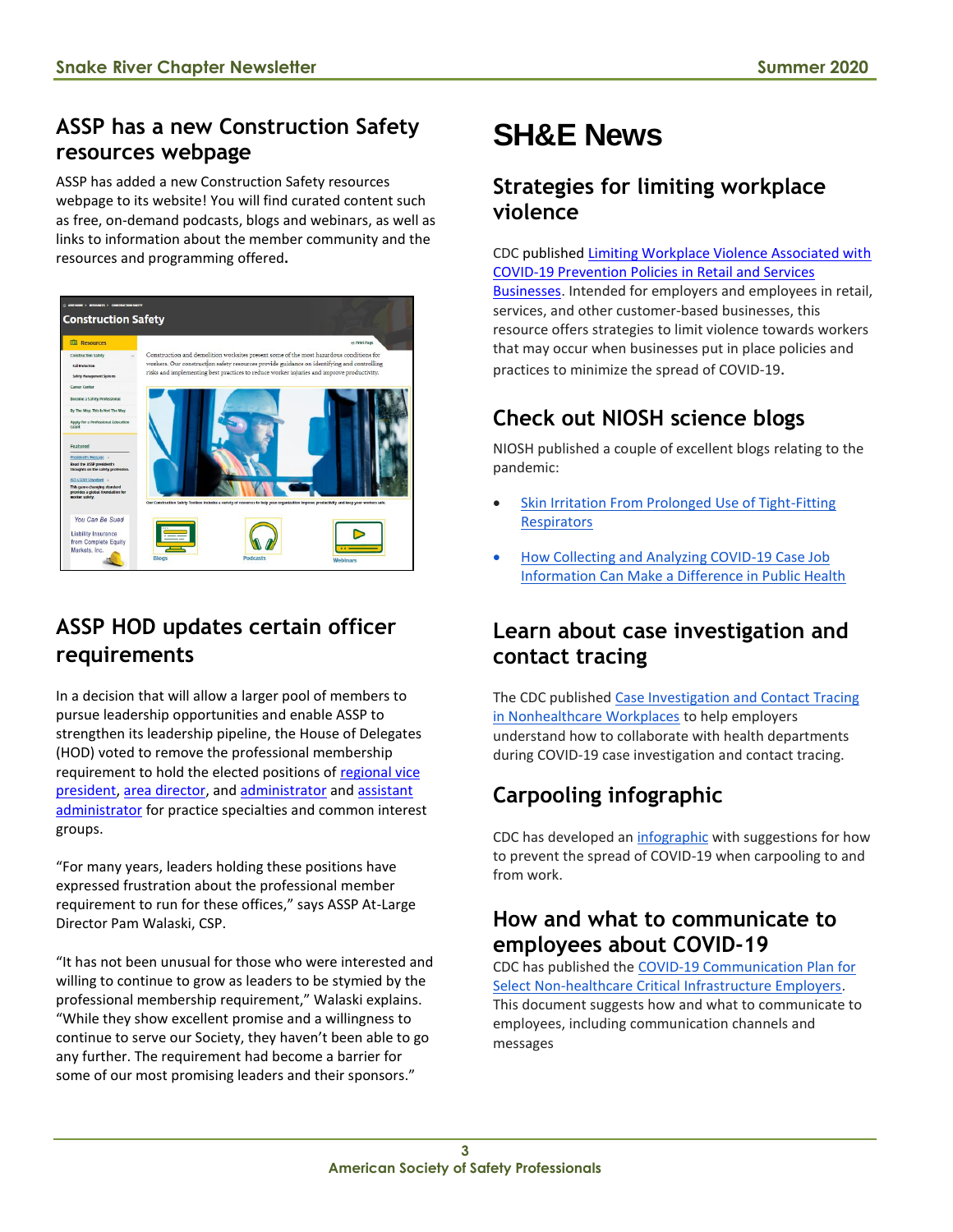#### **Don't forget the National Stand-Down to Prevent Falls!**

The seventh annual [National Stand-Down to Prevent Falls in](https://lnks.gd/l/eyJhbGciOiJIUzI1NiJ9.eyJidWxsZXRpbl9saW5rX2lkIjoxMDUsInVyaSI6ImJwMjpjbGljayIsImJ1bGxldGluX2lkIjoiMjAyMDA3MTYuMjQ1MDM4OTEiLCJ1cmwiOiJodHRwczovL3d3dy5vc2hhLmdvdi9TdG9wRmFsbHNTdGFuZERvd24vIn0.oH2zrkDwXBAxvZe0SckTw58r81U2uhgG4WX32NVx49A/s/783763422/br/81163596506-l)  [Construction](https://lnks.gd/l/eyJhbGciOiJIUzI1NiJ9.eyJidWxsZXRpbl9saW5rX2lkIjoxMDUsInVyaSI6ImJwMjpjbGljayIsImJ1bGxldGluX2lkIjoiMjAyMDA3MTYuMjQ1MDM4OTEiLCJ1cmwiOiJodHRwczovL3d3dy5vc2hhLmdvdi9TdG9wRmFsbHNTdGFuZERvd24vIn0.oH2zrkDwXBAxvZe0SckTw58r81U2uhgG4WX32NVx49A/s/783763422/br/81163596506-l) will be held Sept. 14-18 to correspond with [Construction Safety](https://lnks.gd/l/eyJhbGciOiJIUzI1NiJ9.eyJidWxsZXRpbl9saW5rX2lkIjoxMDYsInVyaSI6ImJwMjpjbGljayIsImJ1bGxldGluX2lkIjoiMjAyMDA3MTYuMjQ1MDM4OTEiLCJ1cmwiOiJodHRwczovL3d3dy5jb25zdHJ1Y3Rpb25zYWZldHl3ZWVrLmNvbS8ifQ.UwQy8A__p4KCltexqOul_K-9jSDTxWGmEV3tiCQoJc8/s/783763422/br/81163596506-l) Week. The event page [\(https://www.osha.gov/StopFallsStandDown/\)](https://www.osha.gov/StopFallsStandDown/) includes information on how to conduct a stand-down with lots of resources and even a certificate for participation!



#### **Stop Falls Stand-Down**

- Plan a toolbox talk or other safety activity
- Take a break to talk about how to prevent falls
- Provide training for all workers

**50SHA** 

For more information: www.osha.gov/StopFallsStandDown #StandDown4Safety • 1-800-321-OSHA (6742)

#### **OSHA guidance**

OSHA has an excellent page on COVID-19 (osha.gov/SLTC/covid-19/) and one of the best FAQs I have seen: [https://www.osha.gov/SLTC/covid-19/covid-19](https://www.osha.gov/SLTC/covid-19/covid-19-faq.html) [faq.html.](https://www.osha.gov/SLTC/covid-19/covid-19-faq.html) It covers masks and oxygen levels, alternatives to N-95s, virtual 10-hour and 30-hour courses, and much more! Check it out!

You can order printed copies of OSHA COVID-19 posters and guidance booklets for your workplace. All items are free and available in multiple languages. Visit OSHA's [publications page](https://lnks.gd/l/eyJhbGciOiJIUzI1NiJ9.eyJidWxsZXRpbl9saW5rX2lkIjoxMDAsInVyaSI6ImJwMjpjbGljayIsImJ1bGxldGluX2lkIjoiMjAyMDA4MjcuMjYxOTIxMDEiLCJ1cmwiOiJodHRwczovL3d3dy5vc2hhLmdvdi9wbHMvcHVibGljYXRpb25zL3B1YmxpY2F0aW9uLnNlYXJjaHJlc3VsdHM_cFNlYXJjaD1jb3JvbmF2aXJ1cyU3Q2FkZCt0bytjYXJ0In0.BDv8k14A1-ZAtWpcocyN3FE-GjqwtpoCvK4f-npSpes/s/783763422/br/82886653734-l) to place an order.

### **New silica protection guidance**

OSHA [issued guidance](https://lnks.gd/l/eyJhbGciOiJIUzI1NiJ9.eyJidWxsZXRpbl9saW5rX2lkIjoxMDcsInVyaSI6ImJwMjpjbGljayIsImJ1bGxldGluX2lkIjoiMjAyMDA3MTYuMjQ1MDM4OTEiLCJ1cmwiOiJodHRwczovL3d3dy5vc2hhLmdvdi9uZXdzL25ld3NyZWxlYXNlcy90cmFkZS8wNjI2MjAyMCJ9.LaG6cneWitqFKw-ittJv-TH_7Y3Y_3zJ6M3L8dDrRWc/s/783763422/br/81163596506-l) to ensure uniform enforcement of silica standards including methods of compliance, exposure assessments, respiratory protection, recordkeeping, medical surveillance, and hazard communication.



## **OSHA finalizes beryllium standard**

OSHA issued its [final beryllium standard](https://lnks.gd/l/eyJhbGciOiJIUzI1NiJ9.eyJidWxsZXRpbl9saW5rX2lkIjoxMDYsInVyaSI6ImJwMjpjbGljayIsImJ1bGxldGluX2lkIjoiMjAyMDA3MzEuMjUxNDE3NjEiLCJ1cmwiOiJodHRwczovL3d3dy5vc2hhLmdvdi9uZXdzL25ld3NyZWxlYXNlcy90cmFkZS8wNzEzMjAyMCJ9.-dxI7gCA1tvYf8NiFOvqvlSypx90YgtiDvs6VejZ8sM/s/783763422/br/81760824864-l) for general industry. The [final rule](https://s3.amazonaws.com/public-inspection.federalregister.gov/2020-10678.pdf) amends the following paragraphs of the beryllium standard for general industry: "Definitions," "Methods of Compliance," "Personal Protective Clothing and Equipment," "Hygiene Areas and Practices," "Housekeeping," "Medical Surveillance," "Hazard Communication" and "Recordkeeping." It also has a new Appendix A: "Operations for Establishing Beryllium Work Areas."

The compliance date of this final standard as modified is September 14, 2020. OSHA has been enforcing most of the provisions for general industry since Dec. 12, 2018. The agency began enforcing the provisions for change rooms and showers on March 11, 2019, and engineering controls on March 10, 2020.